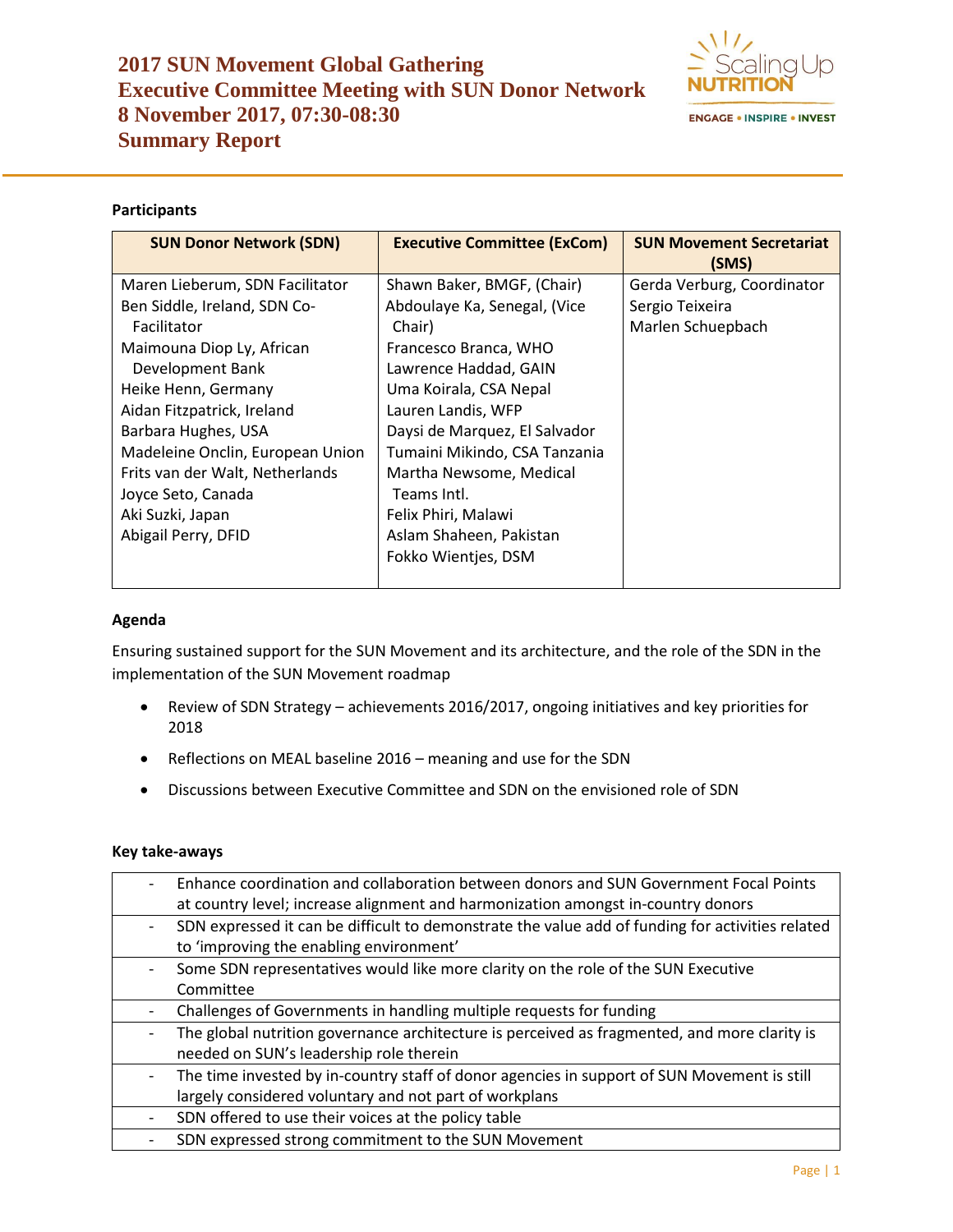#### **Action points**

| Item                                                             | <b>Timing</b> | Responsible  |
|------------------------------------------------------------------|---------------|--------------|
| SDN to share and discuss new study on 'Promoting the best        | Asap          | <b>SDN</b>   |
| of the SUN Movement' with ExCom                                  |               | Secretariat  |
| For ExCom retreat: How to help donors make the case for          | Retreat Jan   | <b>SMS</b>   |
| investments in enabling environment?                             | 2018          |              |
| ExCom to encourage donor agency leadership to send a             | Asap          | ExCom        |
| strong message to field offices that effective coordination is a |               |              |
| non-negotiable                                                   |               |              |
| SMS to share the role and TORs of ExCom with SDN                 | Asap          | SMS (Sergio) |
| SMS to clarify the evaluation plan and timeline for current      | Asap          | <b>SMS</b>   |
| phase of the SUN Movement                                        |               |              |
| Coordinator and SDN to follow up on points from Coordinator      | Next call     | SMS (Sergio/ |
| on how SDN can better engage and contribute                      | (tbc)         | Coordinator) |
| Arrange periodic exchanges between SDN and ExCom                 | <b>Tbd</b>    | <b>SMS</b>   |
| SMS to share ExCom meeting notes                                 | Asap          | SMS (Marlen) |

#### **Notes**

The Chair of the Executive Committee opened the meeting, welcoming this first opportunity for an exchange between the SUN Donor Network (SDN) and the Executive Committee.

The SDN provided an update on the progress on implementing their strategy, described briefly the main activities in 2016/2017, and highlighted challenges, most notably keeping up political momentum for nutrition, and ensuring funding for the SUN Secretariat. SDN commissioned a study on 'Promoting the best of the SUN Movement', which will be discussed with the Executive Committee in due course. SDN expressed strong commitment to the SUN Movement and commitment to play a better role.

Donors' main interest concerns what is going on in-country, and how investment in activities is progressing the agenda. Advocacy only considered as second funding priority, requiring clear documentation of impact. Donors expressed difficulty of demonstrating value-added of funding activities tied to improving the enabling environment. The Executive Committee asked whether the MEAL system can help SDN on this issue. A specific comment was made that when reviewing the MEAL system, SDN noticed an indicator was missing on how the networks are working together. Donors were interested if SUN has country-specific support strategies, tailored to progress stage?

Executive Committee members encouraged donor agencies to enhance coordination and collaboration with SUN Government Focal Points. Sometimes it would be helpful for Focal Points to get support from donors to bring attention to nutrition issues. The question came up how Governments (Ministries of Finance) should deal with the multiple, at times competing or repetitive, requests for funding they are confronted with, and how best to justify investment in nutrition as a priority. To measure policy change, donors were invited to help identify specific missing issues in policy areas.

The SUN Movement Coordinator proposed the SDN should consider the following priorities: 1) Need support from SDN to encourage national authorities for increased investment in nutrition from domestic budget. 2) SDN can provide information on rapid response at country level. 3) SDN can have a role in bringing stakeholders together at country level. 4) Involve SDN in dialogue with private sector at county level to share own experiences. 5) Make links between under- and overnutrition and share existing own experience with countries. 6) Encouraged regular strategic discussion between Coordinator and SDN.